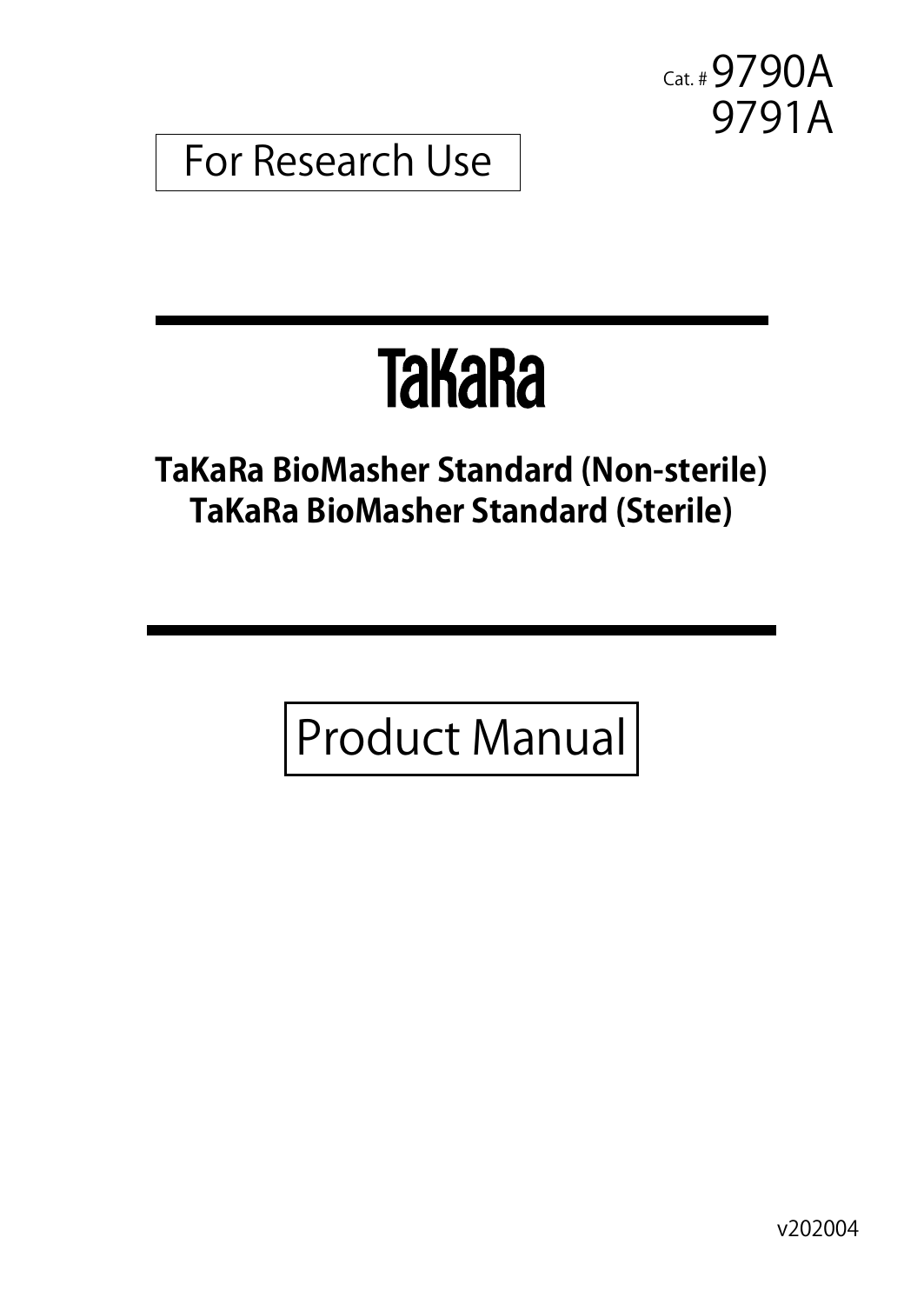

# **Table of Contents**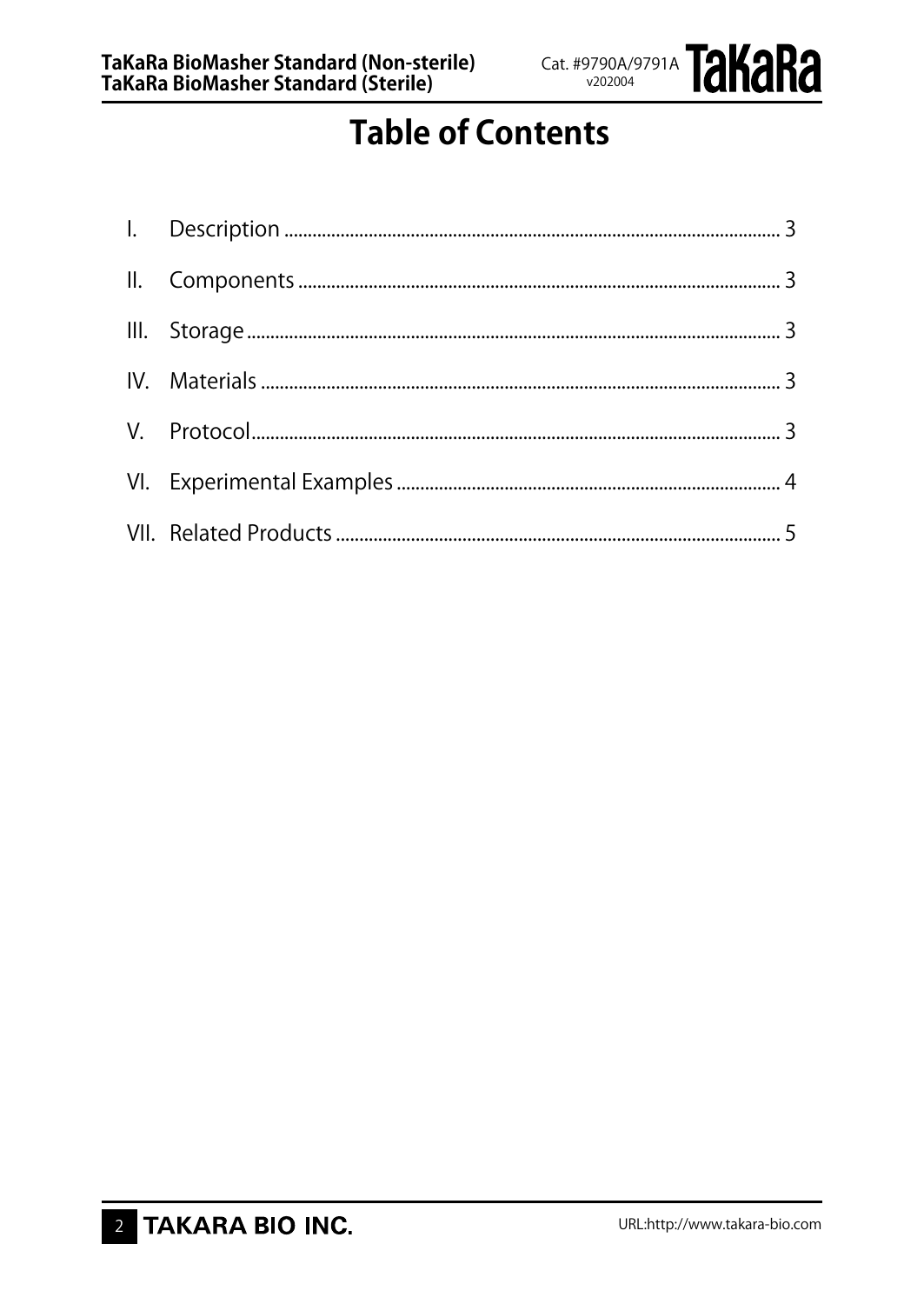# **I. Description**

TaKaRa BioMasher Standard is a disposable microtube homogenizer designed to efficiently crush small amounts of biological samples for nucleic acid and/or protein extraction. This product is a set of a 1.5-ml microtubes and micro stir bars. The inner wall of the tube and the tip of the stir bar are textured allowing effective disruption of the sample. In addition, a lid in the middle of the micro stir bar can be prevented scattering of samples and reagents during crushing. After the sample has been homogenized, the tube can be centrifuged to minimize sample loss.

The TaKaRa BioMasher Standard is available either sterilized (Cat. #9791A) or nonsterilized (Cat.# 9790A).

## **II. Components**

- 1. TaKaRa BioMasher Standard (micro stir bar and microtube) 50
- 2. Stir bar grip (PESTLE GRIP) 1

#### **III. Storage**

Room temperature \* Keep out of sun and UV light.

#### **IV. Materials**

TaKaRa BioMasher Standard

Polypropylene microtubes Autoclavable<br>Polyacetal stir bar Not autoclavable\* Polyacetal stir bar

Silicon rubber stir bar grip Theodie Autoclavable

\* The stir bar can not be autoclaved. If you require sterilization, please use Cat. #9791A.

# **V. Protocol**

- **NOTE**: Wear a mask, gloves, lab coat, and safety goggles. If necessary, perform in a safety cabinet.
	- 1. Insert the micro stir bar into the end of the PESTLE GRIP.
	- 2. Add the sample to the microtube. Use less than 100 mg of sample. If necessary, add the extraction reagent (less than 250  $\mu$ l).
	- 3. Insert the micro stir bar into the microtube. With the PESTLE GRIP, rotate and move the micro stir bar up and down, crushing the sample. If necessary, perform on ice.
	- 4. After crushing, disconnect the PESTLE GRIP and discard the micro stir bar. The PESTLE GRIP can be used repeatedly; store for future use.
	- 5. Close the lid of the microtube. The sample is ready for extraction.

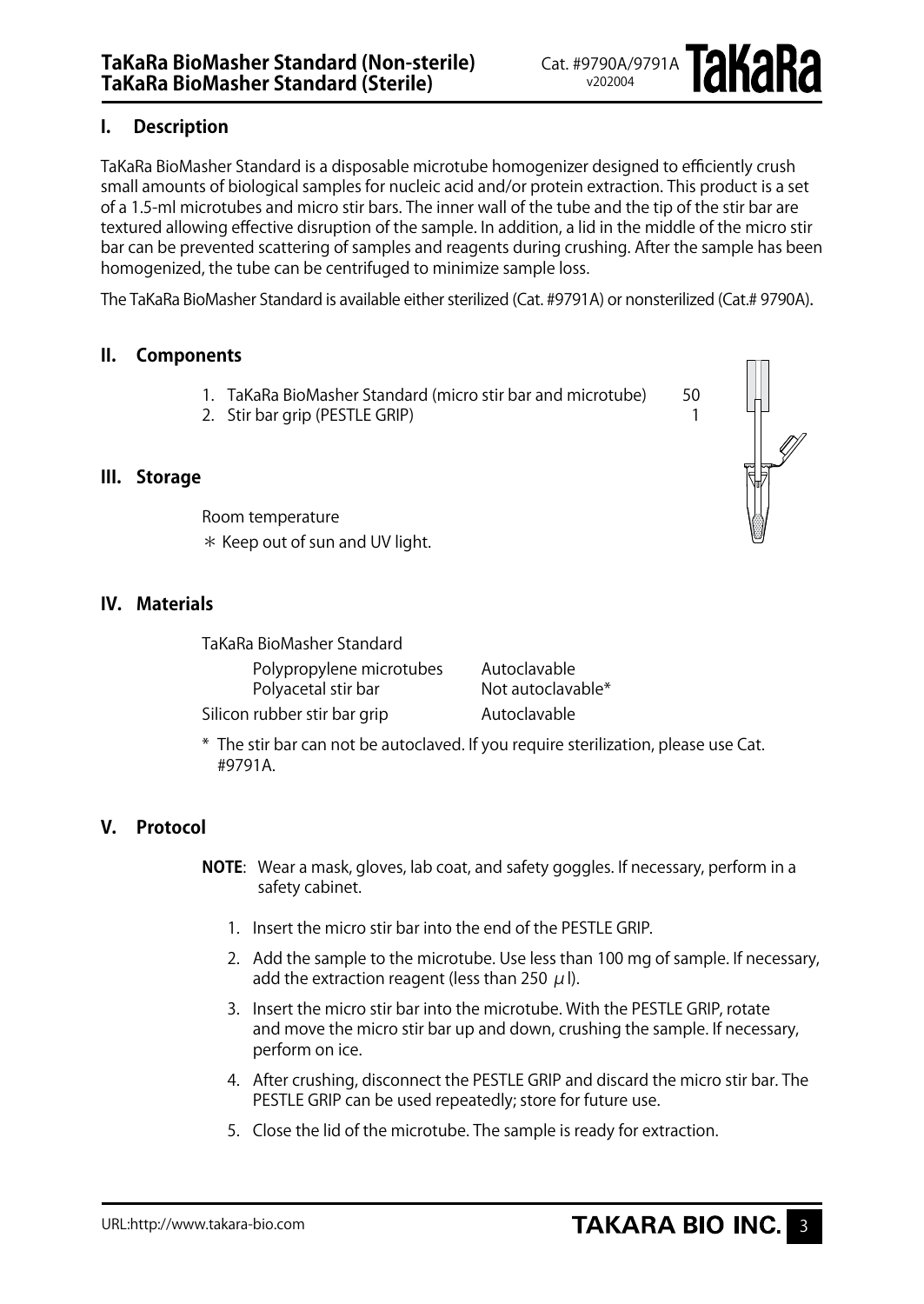# **VI. Experimental Example**

#### **【Total RNA extraction from mouse liver】**

100 mg of mouse liver was crushed using the TaKaRa BioMasher Standard (Sterile). As a comparison, 100 mg frozen mouse liver was crushed with a mortar or with bead crusher. All samples were extracted total RNA using 1 ml RNAiso Plus (Cat. #9108/9109) according to the recommended protocol. Total RNA was quantified and analyzed on an 1% agarose gel.

#### [ Results ]

Processing the samples using the TaKaRa BioMasher Standard had similar extraction efficiency as the mortar and bead crushing protocols.

| Crushing method |                              | total RNA $(\mu q)$ | A <sub>260</sub> /A <sub>280</sub> |
|-----------------|------------------------------|---------------------|------------------------------------|
|                 | 1. Mortar                    | 360                 | 1.70                               |
|                 | 2. Mortar                    | 424                 | 1.80                               |
|                 | 3. Bead crusher              | 530                 | 1.92                               |
|                 | 4. Bead crusher              | 494                 | 1.93                               |
|                 | 5. TaKaRa BioMasher Standard | 411                 | 1.89                               |
|                 | 6. TaKaRa BioMasher Standard | 431                 | 1.90                               |



M : Wide-Range DNA Ladder (100 - 2,000 bp)

1-6 : Equal amounts of RNA